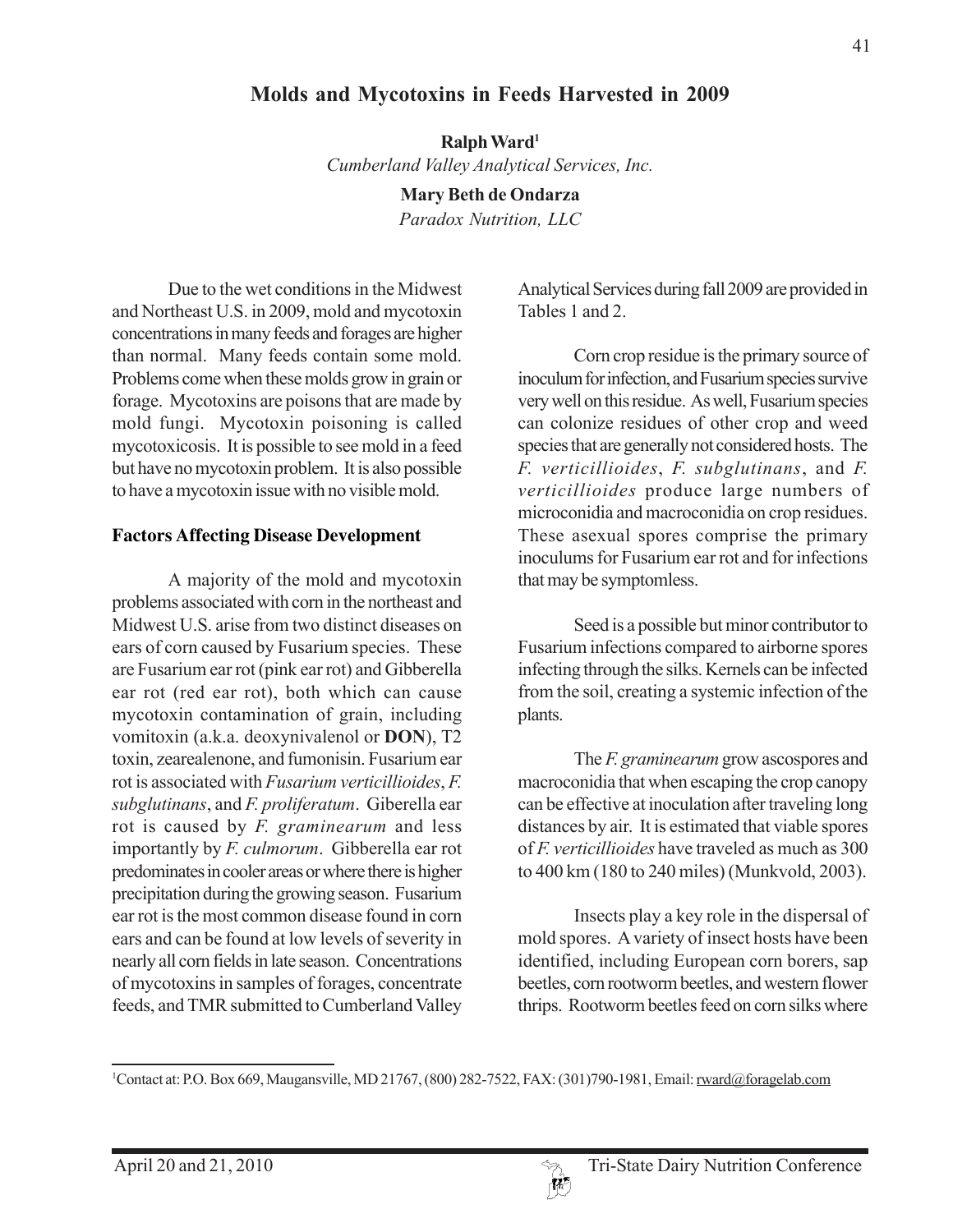windblown spores have settled and then cause kernel infection. Sap beetles are attracted to corn ears that have been damaged by other insects. They appear to be attracted as well to volatile compounds produced by *F. verticillioides*. These sap beetles potentially acquire Fusarium spores from infected plant material and carry them to damaged kernels that are prone to infection (Munkvold, 2003).

The primary pathway of infection is by way of the silks which are highly susceptible during the first 6 days after emergence. Spores reach the silks by way of wind, insects, and splashing. In the central United States, the degree of Fusarium ear rot is closely correlated with insect injury. Field experiments in Iowa from 1996 to 2001 showed correlations between insect injury and Fusarium ear rot severity from 0.66 to 0.92. The relationship between insect injury and fumonisin presence was 0.50 to 0.77 (Munkvold, 2003).

Fusarium ear rot and Gibberella ear rot are supported by different environmental conditions. Fusarium ear rot is more common under warmer and drier conditions. Drought stress is associated with higher levels of *F. verticillioides* and fumonisin. Gibberella is seen where there are high levels of moisture at the time of silking with moderate temperatures and higher rainfall during ear maturation.

Hot, humid conditions, drought, insect damage, and other crop stress enhance the production of mycotoxins called aflatoxins (from *Aspergillus flavus* and *Aspergillus parasiticus*) in grains prior to harvest. Aflatoxin is associated with drought primarily because the bacteria and fungi that would normally compete against it do not grow as well in a dry climate. But, these *Aspergillus* fungi do like moisture and will grow and contaminate an entire bin of grain that has not been properly dried down. Lightweight grain with kernel damage (black tips) often has higher concentrations of aflatoxin. Since aflatoxin is a carcinogen, the legal

limit set by the U.S. Food and Drug Association for aflatoxin is 20 ppb in dairy feeds and 0.5 ppb in milk. Aflatoxin is the only mycotoxin regulated by the FDA (Whitlow and Hagler, 2005).

Table 3 provides a list of common corn ear molds, their associated fungi, and their visual characteristics. The presence of various molds in samples of forages, concentrate feeds, and TMR submitted to Cumberland Valley Analytical Services are provided in Tables 4 and 5. Some nutritionists have feed and forage samples analyzed for the presence of particular fungi. If a mycotoxinproducing species is present, then there is cause for concern.

Molds and mycotoxins have many effects on the cow. They can reduce palatability of feeds and decrease intake. Molds reduce the nutritive value of feed because they use feed nutrients for their own growth. Mold counts in forages, concentrate feeds, and TMR samples sumbitted to Cumberland Valley Analytical Services are provided in Figures 1 through 5. Molds may also inhibit the rumen microbes and reduce the digestibility of the ration. Mycotoxins can cause hormonal and immunity problems in dairy cows, especially in dairy cows that are stressed. Mycotoxins can result in intermittent diarrhea, general unthriftiness, rough hair coats, and early embryonic death that shows up as irregular heat cycles in the cow.

Unfortunately, much of the time mycotoxins lead to chronic problems like 2 to 3 lb/day of lost milk per cow, some extra disease in the herd, or poorer reproductive performance. These issues often are not recognized or attributed to mycotoxins, but obviously, they can be very costly over time.

Much of the research on mycotoxins has been with adding a certain amount of a pure mycotoxin to a ration and then observing the effect. In the real world, however, most feeds are contaminated with more than one mycotoxin at a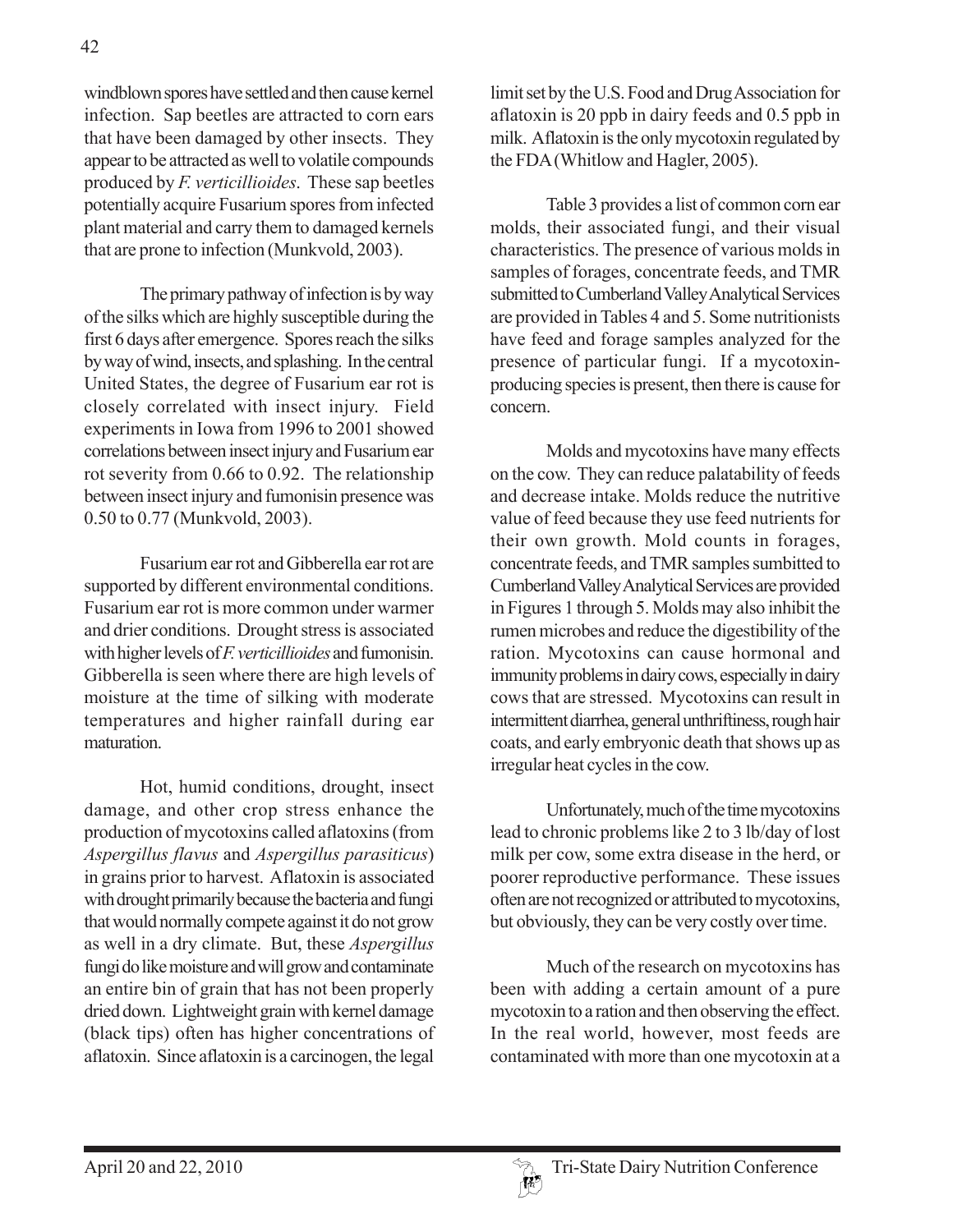time, and laboratories don't analyze for many of those mycotoxins. Some experts think the presence of vomitoxin may indicate the presence of other unknown mycotoxins (Seglar, 2003). Mycotoxin interactions can cause problems in the cow even when concentrations of individual mycotoxins are not above what is considered to be a concern. Mycotoxin concern concentrations by different experts are provided in Table 6.

#### **Dealing with Mycotoxins**

If there are any signs or symptoms of mold or mycotoxins in the feed or the cows, always try to rule out any other nutritional or management problems first. After that, if mycotoxins are still suspected, consider testing for mycotoxins, taking out the suspected problem feed from the diet or at least diluting it in the ration, and adding a mycotoxin binder to the diet.

#### *Testing for mycotoxins*

There are hundreds of different types of mycotoxins. Unfortunately, labs do not test for every single one. So, if the lab does not find high mycotoxin concentrations in a feed, it doesn't necessarily rule out a problem. Sometimes though, especially with suspected problems with purchased commodities, it is helpful to send feed samples to a lab to try to confirm a high concentration of mycotoxin. It is best to blend forage in a TMR mixer prior to sampling for mycotoxin analysis in order to obtain a truly representative sample rather than trying to take handfuls from the face of the bunk (Mahanna, 2007). It is also recommended that mycotoxin testing be conducted via a chromatography approach (high pressure liquid chromagraphy, **HPLC**; gas chromagraphy, **GC**, or thin layer chromagraphy, **TLC**) rather than using a quick, less accurate, enzyme-linked immunosorbant assay (Mahanna, 2007).

The mycotoxin concentration in the total diet is what is important to the cow. If a feed is contaminated with mycotoxins but that feed only makes up a small percentage of the diet, it may not actually cause a problem because it is diluted. So, it is helpful to calculate the concentrations of individual mycotoxins in the total diet.

### *Dilution*

If a significant mold or mycotoxin problem is suspected, the best solution is to take the problem feed out of the diet. The second best solution is to reduce the amount of it in the ration. This reduces the total mycotoxin load on the cow and may allow you to still feed a moderately infested feed and get some value from it. Feed fines often contain the highest concentration of contamination, so it helps to find a way to avoid feeding them.

## *Mycotoxin binders*

Mycotoxin binders are added to diets in order to attach to toxins so that they cannot be absorbed from the cow's gastrointestinal tract. In this way, they protect the cow from the toxins and prevent them from contaminating milk. Although much research has been conducted with these products, currently there are no additives approved in the U.S. for removing toxins from feeds. Unfortunately, research methods for evaluating mycotoxin binders in the lab and in the cow have not been standardized, making it difficult to compare products.

Silicates (clay, bentonite, montmorrillonite, zeolite, and phyllosilicates) are typically sold as anticaking agents or pellet binders. Even though they are not guaranteed to prevent mycotoxin problems, many nutritionists recommend them for binding toxins. Sodium bentonite, in the form of a fine powder (200 mesh) is typically fed at a rate of 8 oz/cow/day. The U.S. has a regulated upper limit of 2% sodium bentonite in a ration. Other sodium

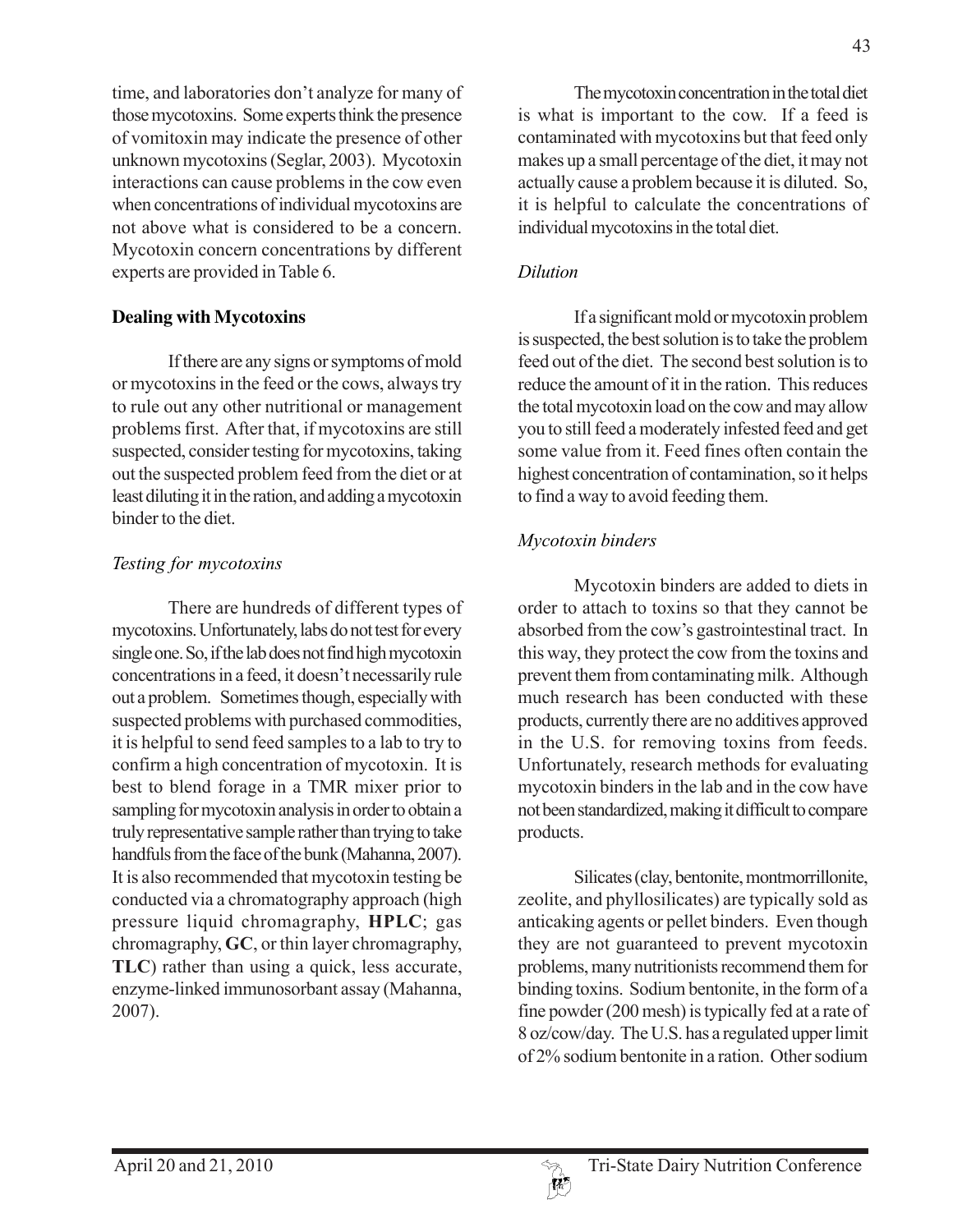aluminosilicate binders are fed at 4 oz/cow/day. One specific hydrated sodium calcium aluminosilicate has been shown to bind aflatoxins in a number of livestock species. Unfortunately, it does not seem to consistently bind other mycotoxins besides aflatoxin. Chemical modification of silicates shows some promise in improving their binding to other mycotoxins, such as zearalenone. Charcoal (activated carbon) has been used with some success as a binder of zearalenone and DON, but it does not seem to work as well as silicates for binding aflatoxins (Whitlow, 2006).

Esterified glucomannans are fragments of yeast cell wall that can effectively bind mycotoxins when fed at much lower levels than silicates. At 10 g/cow/day, esterified glucomannans significantly reduced milk aflatoxins in dairy cows as much as silicates fed at 225 g (8 oz)/cow/day (Diaz et al., 2004). This indigestible carbohydrate has been shown to bind aflatoxin, ochratoxin, zearalenone and T-2 toxin in the laboratory. It improved growth of broilers when fed at a rate of 0.5% in a diet known to contain aflatoxin, ochratoxin, zearalenone, and T-2 toxin (Aravind et al., 2003).

Some nutritionists recommend that binders be fed continuously as a preventative against subclinical mycotoxin problems. Unfortunately, some binders may also bind dietary minerals, especially trace minerals, making them unavailable to the cow. For this reason, constant dietary inclusion of binders may not be desirable, especially if organic mineral sources are not included in the diet. Future research looking at the cost of subclinical mycotoxicosis and the effectiveness of binders with low dietary mycotoxin concentrations in a ration would be helpful.

### **References**

Aravind, K.L., V.S. Patil, G. Devegowda, B. Umakantha, and S.P. Ganpule. 2003. Efficacy of esterified glucomannan to counteract mycotoxicosis in naturally contaminated feed on performance and serum biochemical and hematological parameters in broilers. Poultry Science 82:571-576.

Dairyland Labs. 2010. Feeds and forages: Molds and mycotoxins. http://www.dairylandlabs.com/ downloads/Molds+&+Mycotoxins.pdf (Accessed 3/9/10)

Diaz, D.E., W.M. Hagler, Jr., J.T. Blackwelder, J.A. Eve, B.A. Hopkins, K.L. Anderson, F.T. Jones, and L.W. Whitlow. 2004. Aflatoxin binders II: Reduction of aflatoxin M1 in milk by sequestering agents of cows consuming aflatoxin in feed. Mycopathologia 157(2):233-241.

Esker, P. Corn ear molds and mycotoxins in the field. http://www.dairylandlabs.com/documents/ CornEarMolds-ppt.pdf (Accessed 3/9/10).

Hutjens, M. 2007. What is the concern level of mycotoxins for dairy cows in the total mixed ration? (for example, zearalenone, vomitoxin (DON), aflatoxin, etc.). (http://www.extension.org/faq/ 25591)

Mahanna, B. 2007. Use practical approach to battle mycotoxins. Feedstuffs. Vol. 79, No. 42, October 8, 2007.

Munkvold, G. 2003. Epidemiology of Fusarium diseases and their mycotoxins in maize ears. European Journal of Plant Pathology 109: 705-713.

Seglar, B. 2001. Mycotoxin effects on dairy cattle. *In:* Proc. 25<sup>th</sup> Wisconsin Forage Production and Use Symposium. Eau Claire, Jan. 23-24, 2001. Wisconsin Forage Council, Madison.

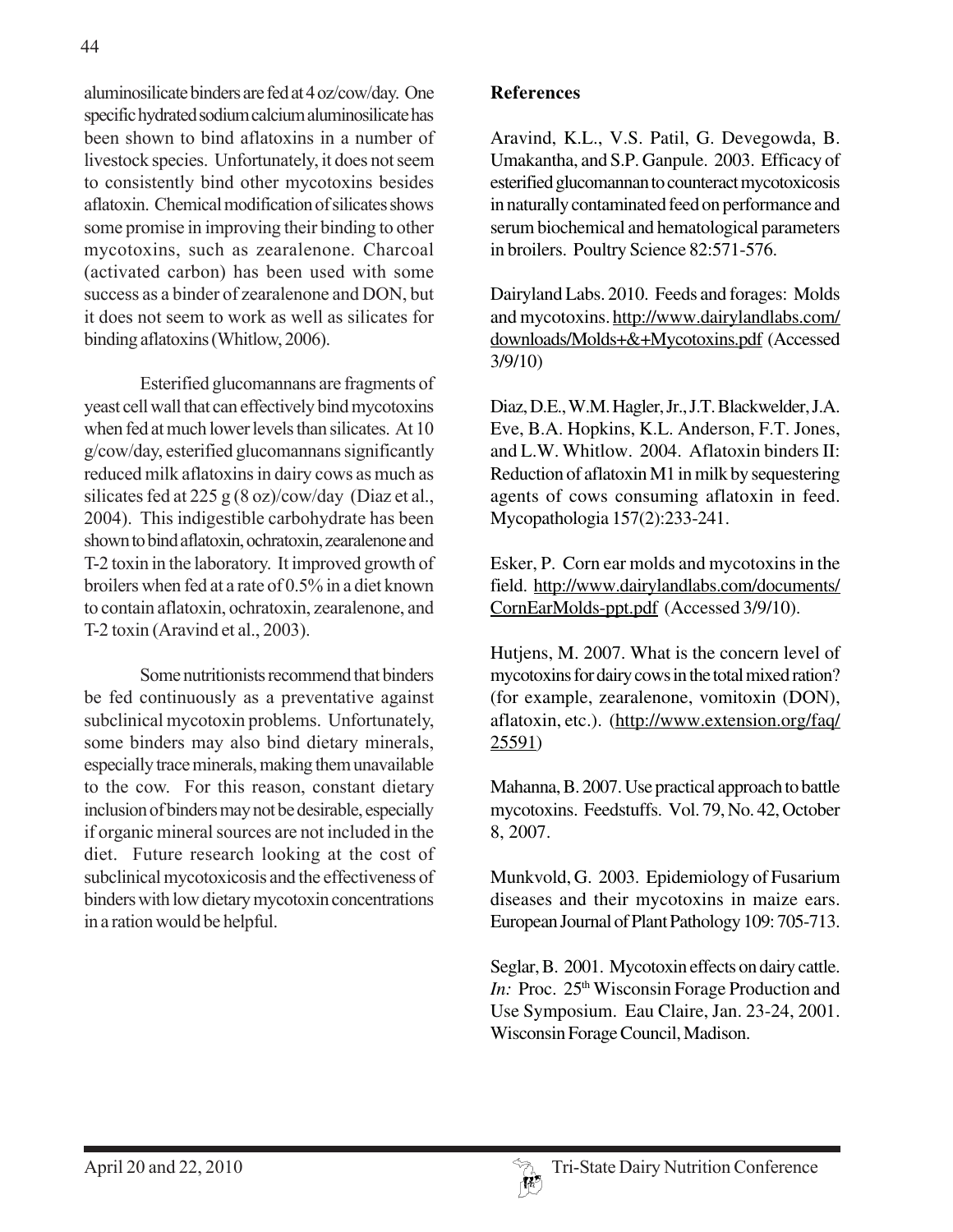Seglar, B. 2003. Fermentation analysis and silage quality testing. *In:* Proc. Minnesota Dairy Health Conference, University of Minnesota, May 2003.

Whitlow, L.W. 2006. Evaluation of mycotoxin binders. pp. 132-143 *In:* Zimmerman, N.G. (ed.) Proc. 4<sup>th</sup> Mid-Atlantic Nutrition Conference, University of Maryland, College Park.

Whitlow, L.W., and W.M. Hagler, Jr. 2005. Mycotoxins in dairy cattle: Occurrence, toxicity, prevention and treatment. Proc. Southwest Nutr. Conf. pp. 124-138

Whitlow, L.W., and W.M. Hagler, Jr. Mycotoxin concerns in dairy cattle. ADM Bulletin. http:// www.admani.com/AllianceDairy/TechBulletins/ Mycotoxins%20Concerns%20In%20Dairy%20Cattle.htm

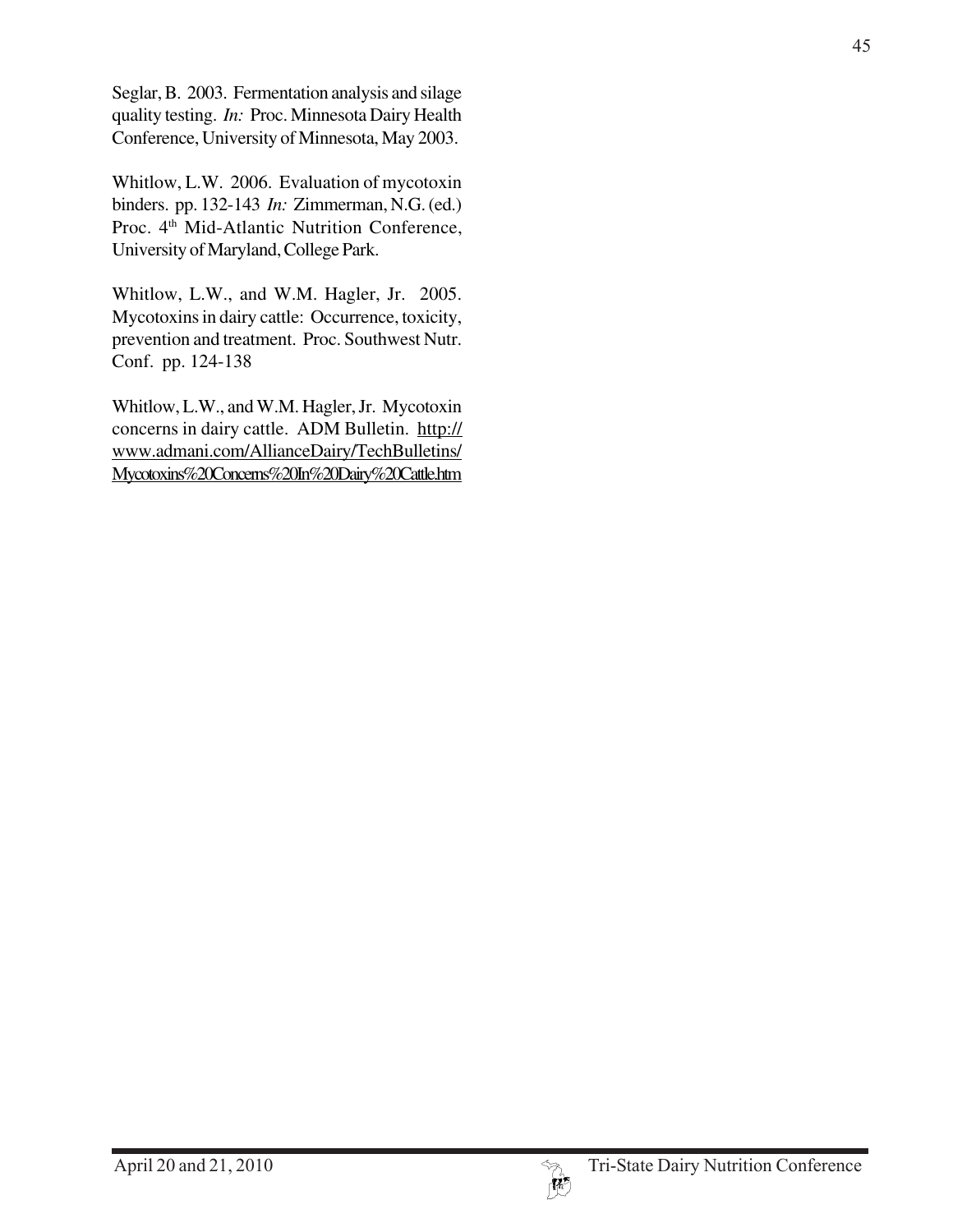| Mycotoxin at respective<br>concentrations | Hay or Haylage<br>(% of Samples; $n=89$ ) | Corn silage<br>(% of Samples; $n=241$ ) (% of Samples; $n=75$ ) | TMR   |  |
|-------------------------------------------|-------------------------------------------|-----------------------------------------------------------------|-------|--|
| $DOM1 = 1$ to 5 ppm <sup>2</sup>          | 3.36                                      | 44.44                                                           | 25.35 |  |
| $DOM = 5$ to 25 ppm                       | 5.6                                       | 8.27                                                            | 5.34  |  |
| 15 Acetyl DON = $0.5$ to 1 ppm            | 0.0                                       | 3.31                                                            | 2.67  |  |
| 15 Acetyl DON = 1 to 5 ppm                | 0.0                                       | 6.19                                                            | 1.33  |  |
| Zearalenone = $0.5$ to 1 ppm              | 0.0                                       | 0.43                                                            | 0.0   |  |
| Zearalenone = $1$ to 5 ppm                | 0.0                                       | 1.28                                                            | 0.0   |  |
| T <sub>2</sub> - % Positive               | 0.0                                       | 0.0                                                             | 0.0   |  |
| Aflatoxin, AB1 = 5 to 50 ppb <sup>3</sup> |                                           | 0.8                                                             |       |  |
| Aflatoxin, $AB2 = 5$ to 50 ppb            |                                           | 0.4                                                             |       |  |
| Aflatoxin, AG1 = $5$ to $50$ ppb          |                                           | 0.4                                                             |       |  |
| Aflatoxin, $AG2 = 5$ to 50 ppb            |                                           | 0.4                                                             |       |  |

**Table 1**. Incidence of mycotoxins in samples analyzed at Cumberland Valley Analytical Services, Fall 2009.

1 DON = Deoxynivalenol

 $p^2$ ppm = Parts per million

 $3$ ppb = Parts per billion

**Table 2.** Incidence of mycotoxins in samples analyzed at Cumberland Valley Analytical Services, Fall 2009.

| Percent of samples<br>containing particular<br>mycotoxin levels | Corn grain<br>(% of Samples;<br>$n=285$ | <b>Distillers</b><br>(% of Samples,<br>$n=142$ | Solubles<br>( $%$ of Samples<br>$n=20$ ) | Wheat midds<br>(% of Samples<br>$n=15$ |
|-----------------------------------------------------------------|-----------------------------------------|------------------------------------------------|------------------------------------------|----------------------------------------|
| $DOM1 = 1$ to 5 ppm <sup>2</sup>                                | 25.61                                   | 67.62                                          | 90.0                                     | 100.0                                  |
| $DOM = 5$ to 25 ppm                                             | 16.85                                   | 15.50                                          | 0.0                                      | 0.0                                    |
| 15 Acetyl DON = $0.5$ to 1 ppm                                  | 9.12                                    | 8.46                                           | 0.0                                      | 33.0                                   |
| 15 Acetyl DON = 1 to 5 ppm                                      | 12.62                                   | 17.64                                          | 5.0                                      | 0.0                                    |
| $3$ Acetyl DON = 0.5 to 1 ppm                                   | 1.05                                    | 0.0                                            | 0.0                                      | 0.0                                    |
| $3$ Acetyl DON = 1 to 5 ppm                                     | 0.35                                    | 0.0                                            | 0.0                                      | 0.0                                    |
| Zearalenone = $0.5$ to 1 ppm                                    | 2.47                                    | 7.78                                           | 0.0                                      | 0.0                                    |
| Zearalenone = $1$ to 5 ppm                                      | 3.18                                    | 0.71                                           | 0.0                                      | 0.0                                    |
| $T2 - %$ Positive                                               | 0.0                                     | 0.0                                            | 0.0                                      | 0.0                                    |
| Aflatoxin, AB1 = 5 to 50 ppb <sup>3</sup>                       | 2.49                                    |                                                |                                          |                                        |
| Aflatoxin, AB1 $>$ 50 ppb                                       | 0.71                                    |                                                |                                          |                                        |
| Aflatoxin, $AB2 < 5$ ppb                                        | 1.05                                    |                                                |                                          |                                        |
| Aflatoxin, $AB2 = 5$ to 50 ppb                                  | 0.35                                    |                                                |                                          |                                        |
| Aflatoxin, $AG1 = 5$ to 50 ppb                                  | 0.0                                     |                                                |                                          |                                        |
| Aflatoxin, $AG2 = 5$ to 50 ppb                                  | 0.0                                     |                                                |                                          |                                        |

1 DON = Deoxynivalenol

 $p^2$ ppm = Parts per million

 $3$ ppb = Parts per billion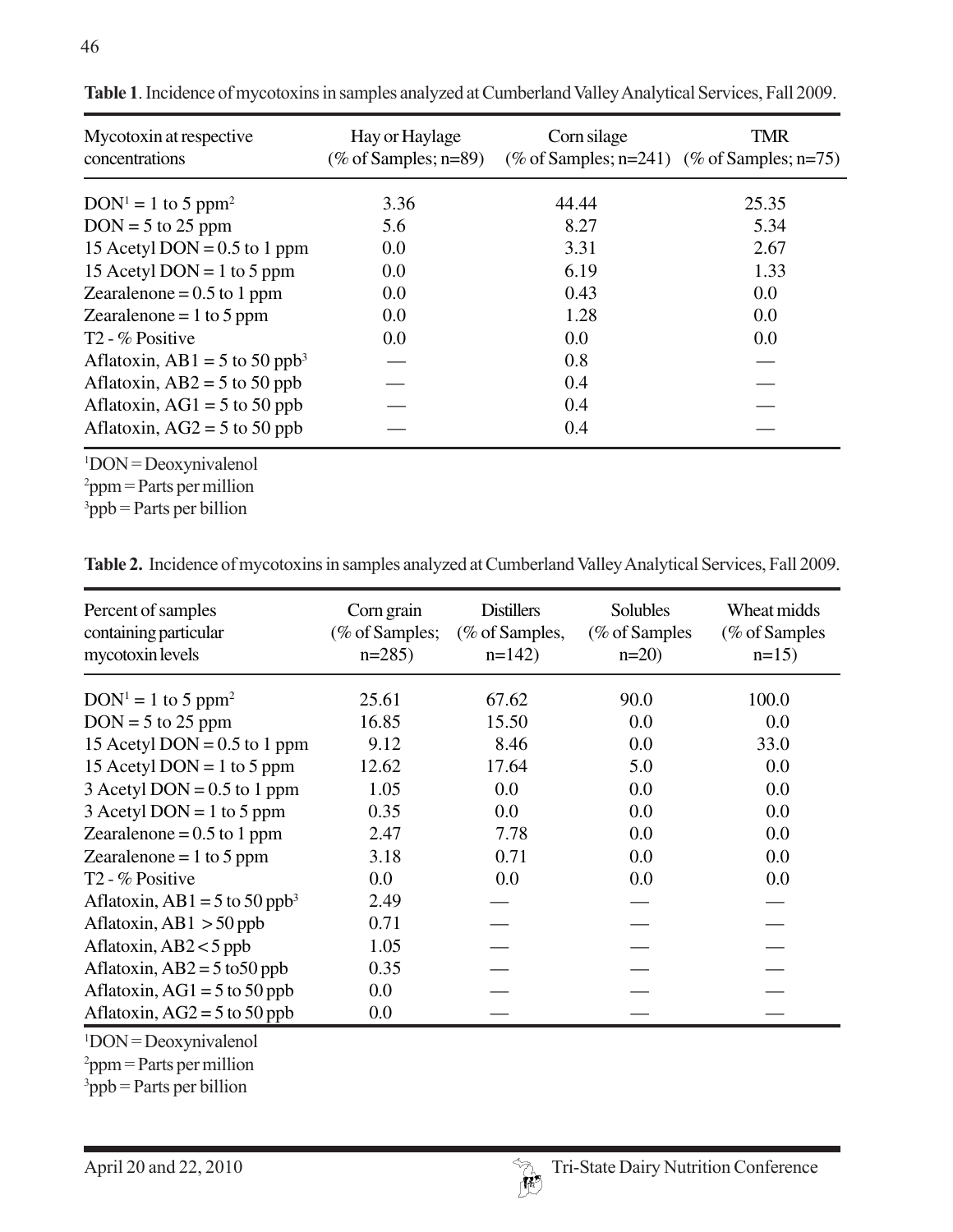| Corn ear mold        | Fungi                                                  | Identification                   |  |
|----------------------|--------------------------------------------------------|----------------------------------|--|
| Fusarium ear rot     | F. verticillioides, F. proliferatum,<br>F.subglutinans | Whitish pink, lavendar growth    |  |
| Cladosporium ear rot | C. herbarum, C. cladosporoides                         | Dark, greenish black             |  |
| Gibberella ear rot   | $F.$ graminearum $(G.$ zeae)                           | Reddish mold beginning at tip    |  |
| Diplodia ear rot     | Stenocarpella maydis                                   | White mold at base of ear        |  |
| Trichoderma ear rot  | T. viride                                              | Green to bluish green            |  |
| Penicillium ear rot  | P. oxalicium                                           | Green or blue, especially at tip |  |

**Table 3.** Common corn ear molds (Esker, 2010).

**Table 4.** Samples (%) with identified mold type (Cumberland Valley Analytical Services, Fall 2009 to Winter 2010).

|                   | No. Samples | Fusarium | Aspergillus | Penicillium | Mucor | Rhizopus |
|-------------------|-------------|----------|-------------|-------------|-------|----------|
| <b>TMR</b>        | 70          | 51.4     | 15.7        | 34.3        | 40.0  | 1.4      |
| Haylage           | 89          | 13.5     | 6.7         | 14.6        | 13.5  | 0.0      |
| Distillers grains | 22          | 27.3     | 0.0         | 22.7        | 36.4  | 4.5      |
| Corn silage       | 352         | 17.3     | 9.7         | 23.9        | 19.9  | 0.6      |
| Corn grain        | 247         | 36.8     | 8.9         | 25.1        | 42.5  | 0.8      |

**Table 5.** Samples (%) with identified mold type (Cumberland Valley Analytical Services, Fall 2009 to Winter 2010).

|                   | No.<br><b>Samples</b> | Cladosporium | Absidia | Moniliella | Alternaria | Wallemia | <b>Ulocladium</b> |
|-------------------|-----------------------|--------------|---------|------------|------------|----------|-------------------|
| <b>TMR</b>        | 70                    | 7.1          | 7.1     | 1.4        | 4.3        | 0.0      | 0.0               |
| Haylage           | 89                    | 11.2         | 2.2     | 0.0        | 1.1        | 1.1      | 0.0               |
| Distillers grains | 22                    | 18.2         | 0.0     | 0.0        | 0.0        | 0.0      | 0.0               |
| Corn silage       | 352                   | 9.7          | 1.1     | 0.0        | 0.0        | 0.0      | 0.3               |
| Corn grain        | 247                   | 18.2         | 6.5     | 1.6        | 1.2        | 0.0      | 0.0               |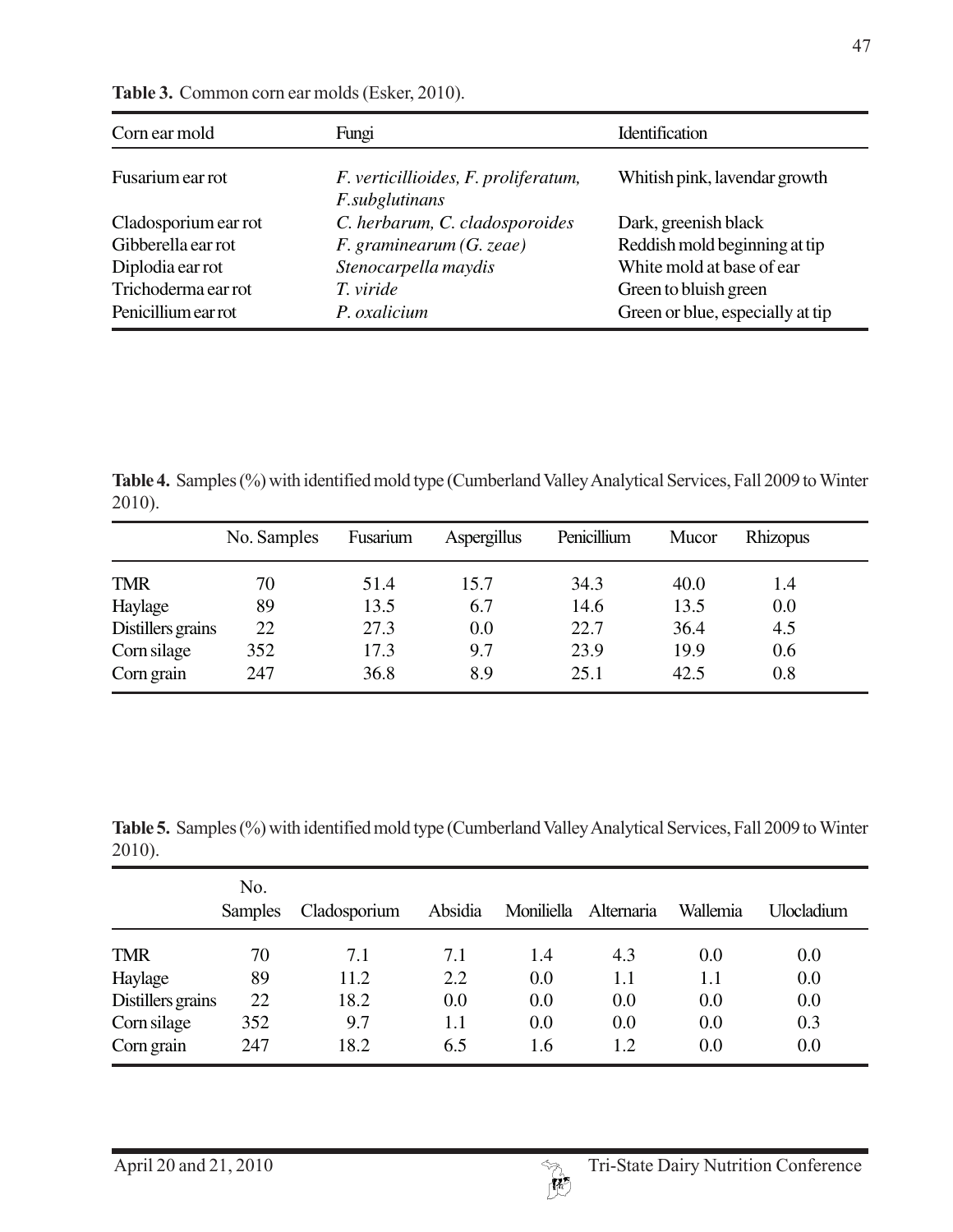|                          |                | $DOM1$ (ppm) Zearalenone (ppb) | T <sub>2</sub> Toxin (ppb) | A <sub>fl</sub> atoxin(ppb) |
|--------------------------|----------------|--------------------------------|----------------------------|-----------------------------|
| Hutjens, 2007            | > 0.5          | $>$ 300 to 500                 | $> 100$ to 200             | > 20                        |
| Seglar, $2001$           | > 5            | > 25,000                       | > 500                      | >20                         |
| Dairyland Labs, 2010     | > 6            | > 300                          | > 500                      | >20                         |
| Whitlow and Hagler (ADM) | $> 0.3$ to 0.5 | $> 200$ to 300                 | >100                       | >20                         |

**Table 6.** Mycotoxin concern concentrations according to a few different U.S. experts.

1 DON = Deoxynivalenol.



Figure 1. Distribution of mold counts in corn (cfu = colony forming units).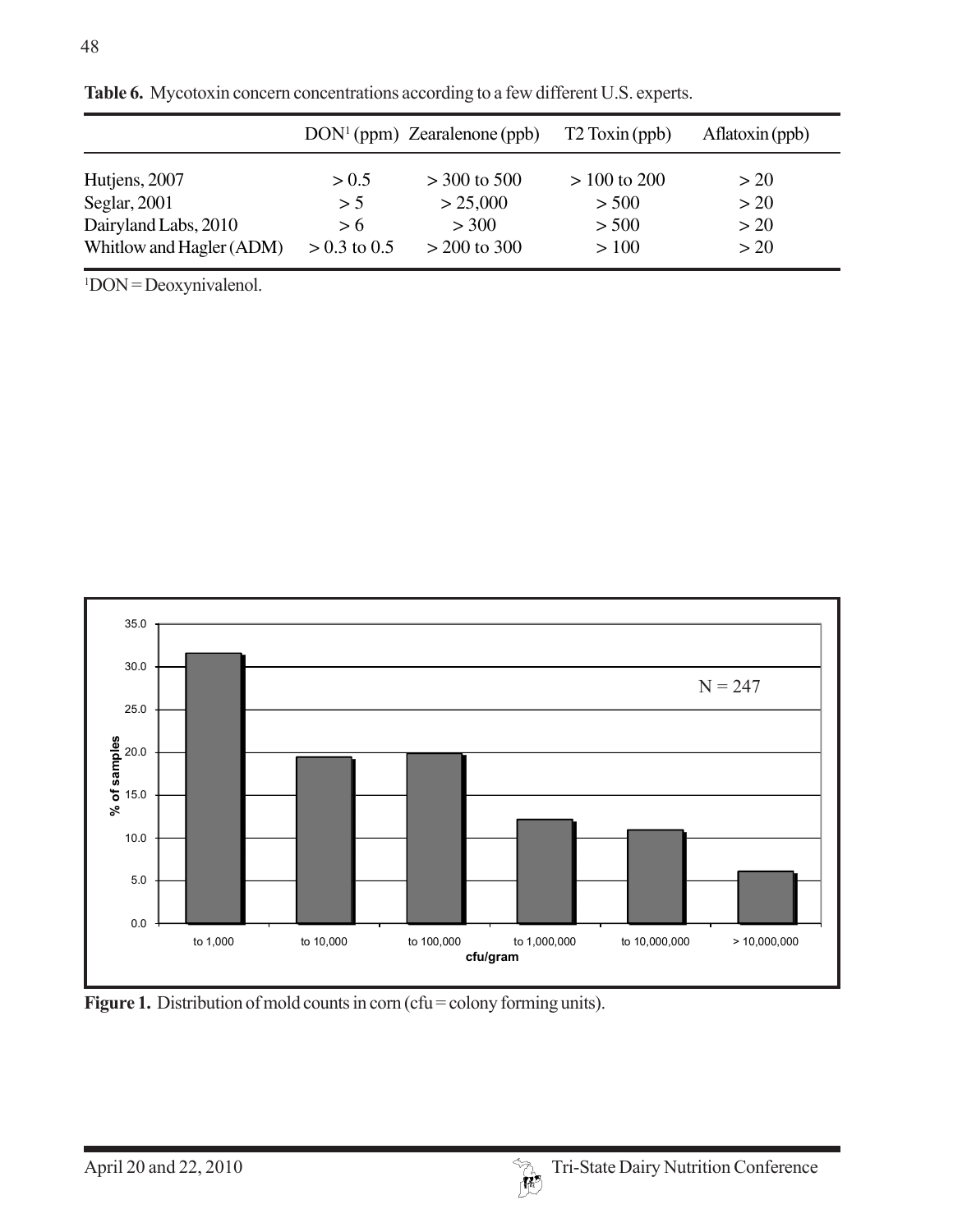

Figure 2. Distribution of mold counts in distillers grains (cfu = colony forming unit).



Figure 3. Distribution of mold counts in corn silage (cfu = colony forming unit).